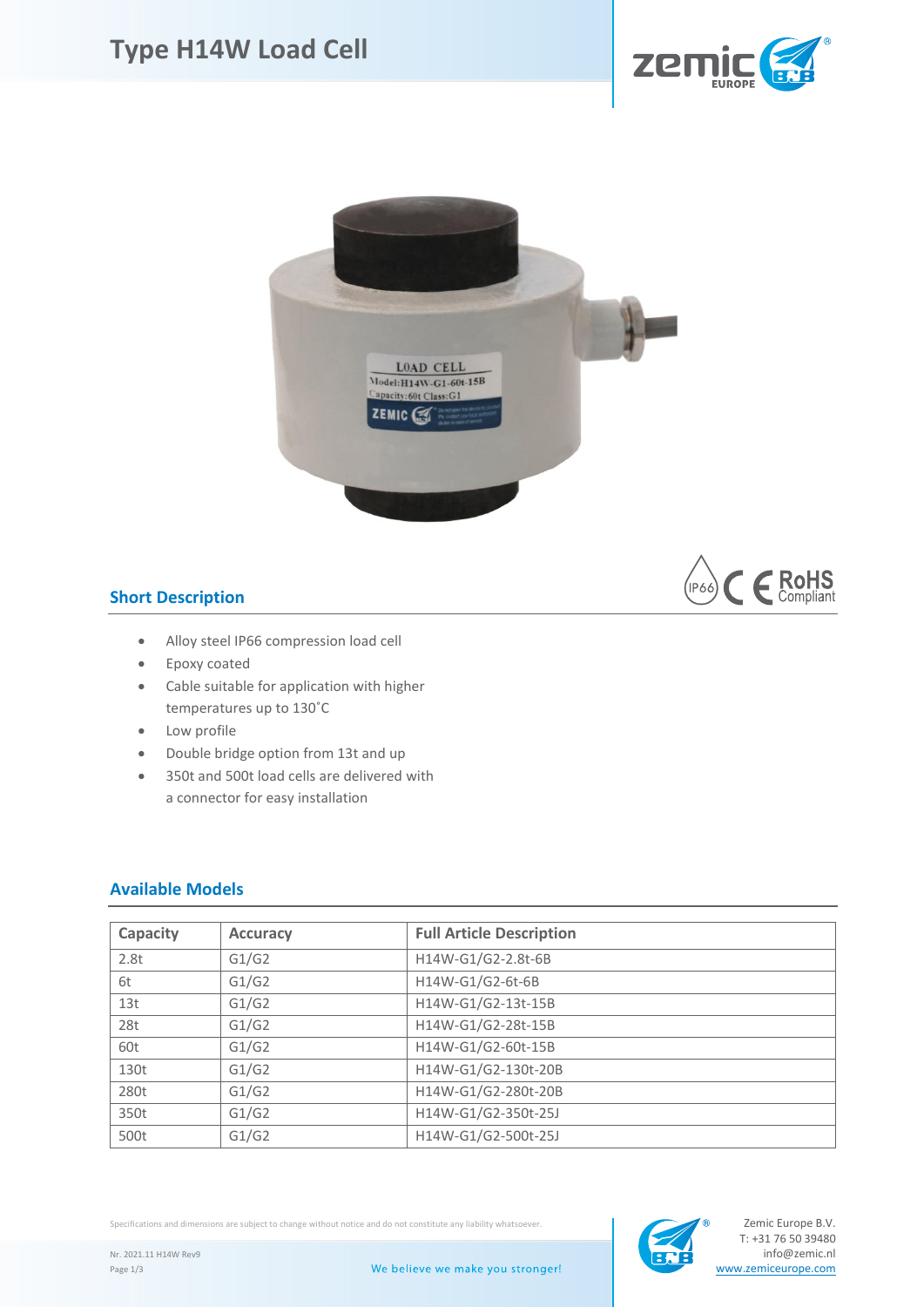# **Type H14W Load Cell**



## **Technical Specifications H14W**

| <b>Accuracy Class</b>                          | G1           |                                               |                    | G2                |                                 |                  |               |
|------------------------------------------------|--------------|-----------------------------------------------|--------------------|-------------------|---------------------------------|------------------|---------------|
| <b>Output Sensitivity ( = FS)</b>              | mV/V         | $1.5 \pm 0.008$                               |                    | $1.5 \pm 0.1$     | $1.5 \pm 0.008$                 |                  | $1.5 \pm 0.1$ |
| <b>Maximum Capacity (Emax)</b>                 | t            | 2.8, 6, 13, 28,<br>60, 130, 280               |                    | 350, 500          | 2.8, 6, 13, 28,<br>60, 130, 280 |                  | 350, 500      |
| <b>Combined Error</b>                          | %FS          |                                               | 5 ± 0.10           |                   | $\leq$ $\pm$ 0.20               |                  |               |
| <b>Hysteresis</b>                              | %FS          | $\leq$ $\pm$ 0.10                             |                    | $\leq$ $\pm$ 0.20 |                                 |                  |               |
| Creep Error (30 minutes)                       | %FS          | $\leq$ 0.060                                  |                    | $\leq$ 0.080      |                                 |                  |               |
| Creep Error (20 - 30 minutes)                  | %FS          | 5 ± 0.015                                     |                    | $\leq$ $+$ 0.020  |                                 |                  |               |
| <b>Minimum Dead Load Output Return</b>         | %FS          |                                               | $\leq$ $\pm$ 0.050 |                   | $\leq$ $+$ 0.070                |                  |               |
| <b>Temperature Effect on Zero (ZTC)</b>        | %FS/10°C     | $\leq$ $\pm$ 0.50                             |                    | $\leq$ $\pm$ 0.50 |                                 |                  |               |
| <b>Temperature Effect on Sensitivity (STC)</b> | %FS/10°C     | $\leq$ $\pm$ 0.50                             |                    | $\leq$ $\pm$ 0.50 |                                 |                  |               |
| <b>Zero Balance</b>                            | %FS          | $5 + 1.5$                                     |                    |                   |                                 |                  |               |
| <b>Safe Overload</b>                           | %FS          | 150                                           |                    |                   |                                 |                  |               |
| <b>Ultimate Overload</b>                       | %FS          | 300                                           |                    |                   |                                 |                  |               |
| <b>Excitation, Recommended Voltage</b>         | $\vee$       | $5~^{\sim}~12$                                |                    |                   |                                 |                  |               |
| <b>Excitation, Maximum Voltage</b>             | $\vee$       | 15                                            |                    |                   |                                 |                  |               |
| <b>Input Resistance</b>                        | Ω            | $275 \pm 5$ (840 $\pm$ 30 for 350t and 500t)  |                    |                   |                                 |                  |               |
| <b>Output Resistance</b>                       | $\Omega$     | $245 \pm 0.2$ (703 $\pm$ 5 for 350t and 500t) |                    |                   |                                 |                  |               |
| <b>Insulation Resistance (50V)</b>             | $M\Omega$    | >5000                                         |                    |                   |                                 |                  |               |
| <b>Compensated Temperature</b>                 | $^{\circ}$ C | $-10$ ~ $+40$                                 |                    |                   |                                 |                  |               |
| <b>Operating Temperature</b>                   | $^{\circ}$ C | $-20$ ~ $+70$                                 |                    |                   |                                 |                  |               |
| <b>Storage Temperature</b>                     | $^{\circ}$ C | $-30$ ~ $+70$                                 |                    |                   |                                 |                  |               |
| <b>Load Cell Weight</b>                        | kg           | $2.8t - 28t$ :<br>$~^{\sim}$ 2-3              | $60t$ :<br>4.8     | $130t$ :<br>7.0   | 280t:<br>17.1                   | $350t$ :<br>35.5 | 500t:<br>61.2 |
| <b>Element Material</b>                        |              | Alloy steel, epoxy coated                     |                    |                   |                                 |                  |               |
| Ingress Protection (acc. to EN 60529)          |              | <b>IP66</b>                                   |                    |                   |                                 |                  |               |

### **Wiring**

### **Features:**

Cable type: Shielded, 4 conductor cable , conductor AWG 24 Cable diameter: Ø 6.5mm Cable length: 2.8t – 6t: 6m, 13t – 60t: 15m, 130t – 280t: 20m, 350t – 500t: 25m Cable jacket: Silicon Rubber Shield not connected to element

### **4-Wire Connection Diagram**



Specifications and dimensions are subject to change without notice and do not constitute any liability whatsoever.